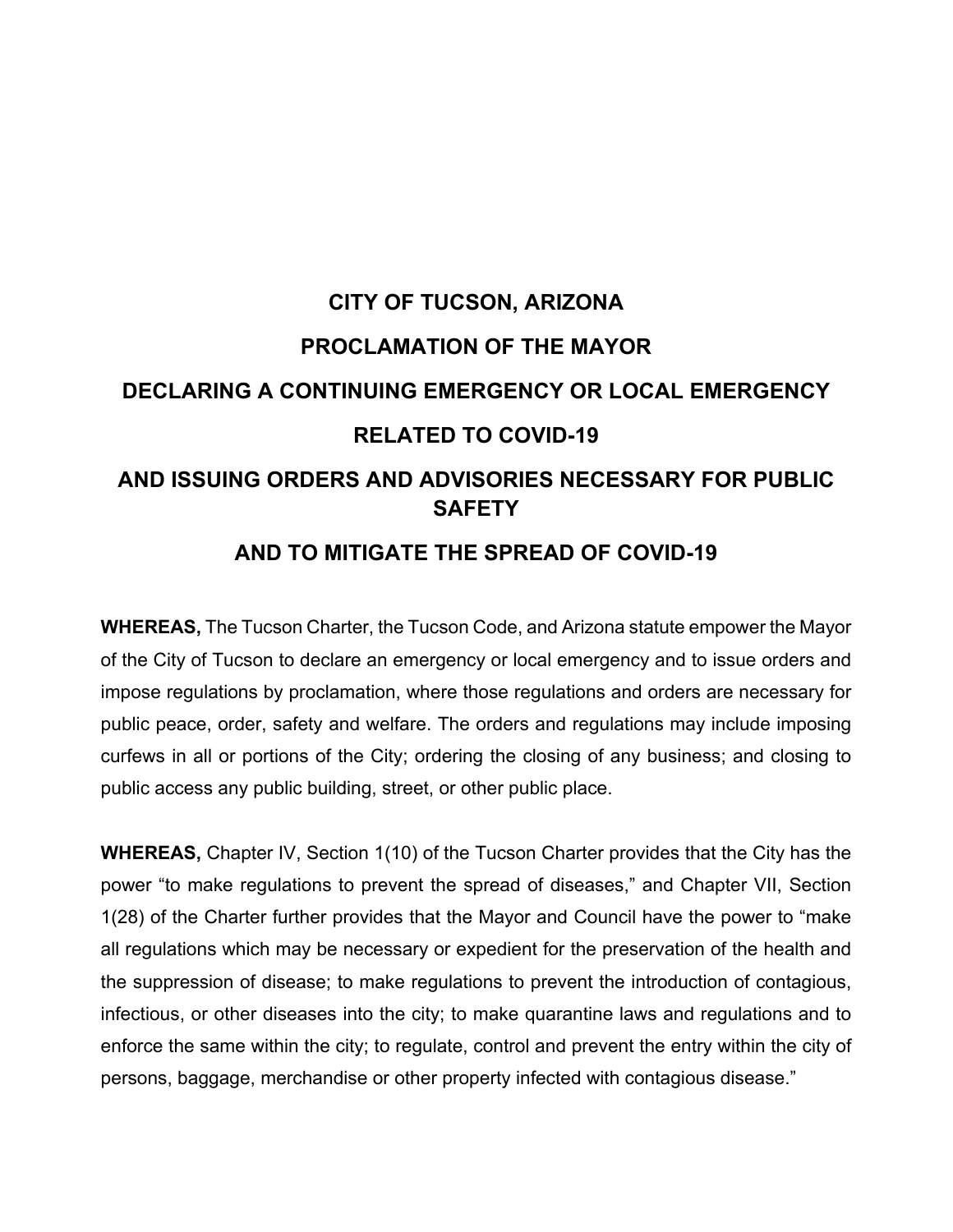**WHEREAS,** On March 11, 2020, Governor Ducey declared that a State of Emergency existed in Arizona due to the spread of COVID-19. On March 17, 2020 the undersigned, the Mayor of the City of Tucson, Arizona, determined that an emergency, local emergency, and/or civil emergency then existed within the City limits of the City of Tucson due to COVID-19; and further determined that emergency management measures were required to reduce the severity of the local emergency and mitigate the spread of COVID-19 and protect the health, safety and welfare of the people located in the City of Tucson. Both of these declarations remain in effect.

**WHEREAS,** On March 23, 2020, Governor Ducey issued Executive Order No. 2020-12, which on its face purports to prohibit any county, city or town in Arizona from issuing any order, rule or regulation that restricts or prohibits any person from performing any function designated by the Governor as an "essential function" during the COVID-19 emergency; and which on its face purports to require any city, county or town to coordinate with the State prior to issuing any order restricting persons from leaving their home due to the COVID-19 emergency.

**WHEREAS,** On May 12, 2020, Governor Ducey issued Executive Order No. 2020-36, which on its face purports to prohibit a county, city or town from making or issuing any order, rule or regulation that "conflicts with or is in addition to" the Governor's executive orders, including any order restricting persons from leaving their home due to the COVID-19 public health emergency; or any other order, rule or regulation that was not in place as of March 11, 2020.

**WHEREAS,** On November 23, 2020, the Pima County Health Department and Pima County Administrator issued a Public Health Advisory requesting that all individuals in Pima County obey a voluntary curfew with no travel, transport or activity (with various exceptions for essential activities, attending work, etc.) between 10:00 p.m. and 5:00 a.m. each day through December 22, 2020. This Health Advisory is attached as Exhibit A (see attachment 4 to the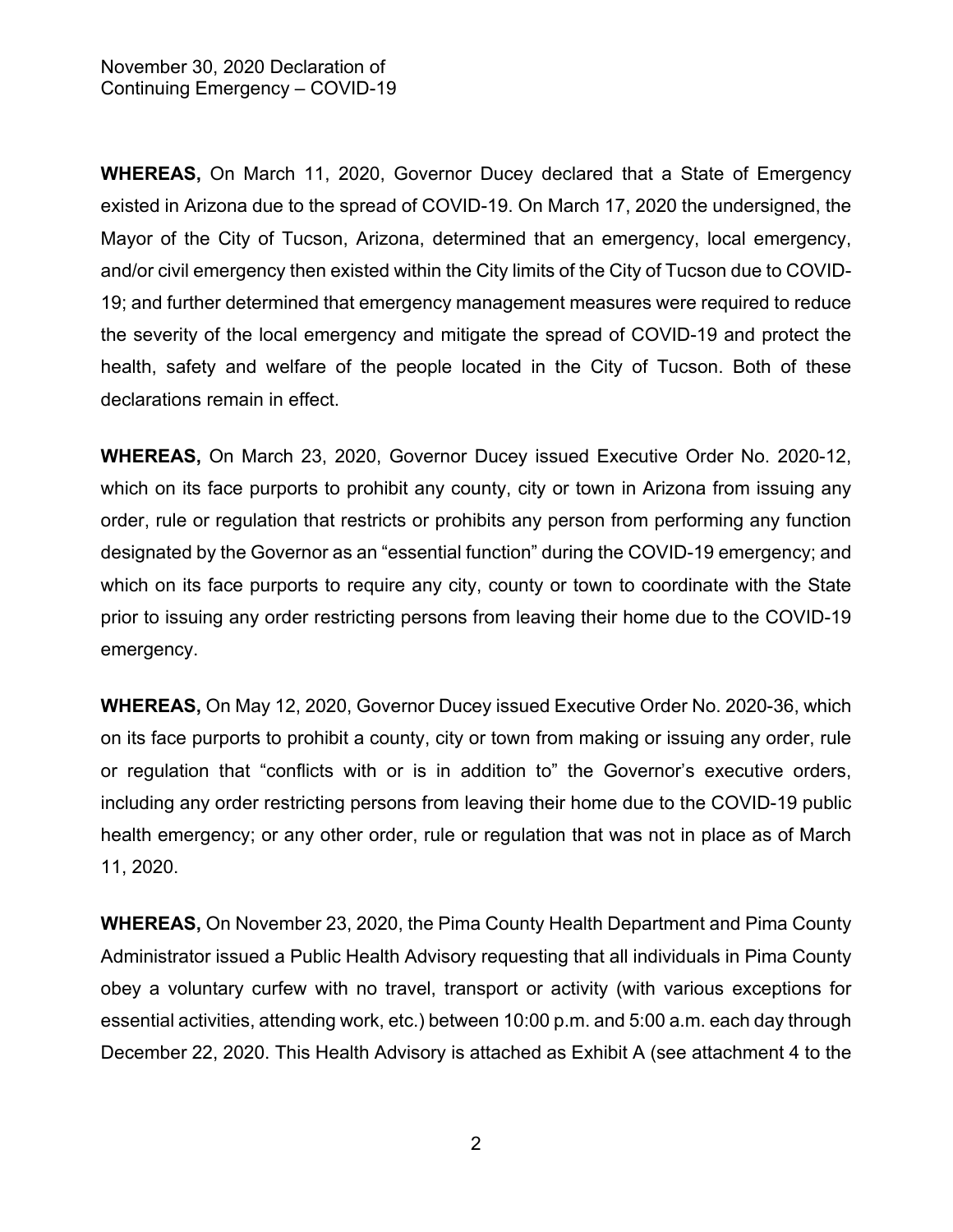County Administrator's Memorandum). The Health Advisory was issued due to the dramatic increase in COVID-19 infections in our community during November, as further described in Exhibit A.

**WHEREAS,** On November 27, 2020, the University of Arizona's COVID-19 Modeling Team directed a letter to the Arizona Department of Health Services, urging immediate statewide action to address current COVID-19 conditions and short-term forecasts. The letter notes that in the absence of immediate action, Arizona "risks a catastrophe on a scale of the worst natural disaster the state has ever experienced." The letter, which is attached as Exhibit B, notes that the most current projections of cases, hospitalizations, and deaths produce a model that predicts that COVID-19 hospitalizations will exceed current ICU and general ward capacity by early December; and will exceed Arizona's total hospital capacity by late December. The letter recommends certain specific actions, including:

- 1. Immediate implementation of a statewide mask mandate;
- 2. A statewide shelter-in-place order, effective December 1 through December 22;
- 3. Additional state-provided economic relief for small businesses and families; and
- 4. In the absence of state-wide action, the granting of authority to county and city leaders to enact local measures to mitigate the dramatic increase in community spread of COVID-19.

**WHEREAS,** The undersigned, the Mayor of the City of Tucson, Arizona, has determined that certain emergency actions are immediately required at the local level due to the absence of emergency action by the Governor that implements the recommendations provided by public health officials. These actions are necessary to avoid needless illness and deaths that could be avoided in advance of the availability of a vaccine; and are necessary to preserve the peace and order of the City of Tucson, and to protect life and/or property and to promote and preserve public safety and welfare, and in particular to mitigate the spread of COVID-19 and provide essential protections to Tucson residents, including those who are most vulnerable to infection, while still preserving the availability of essential services.

3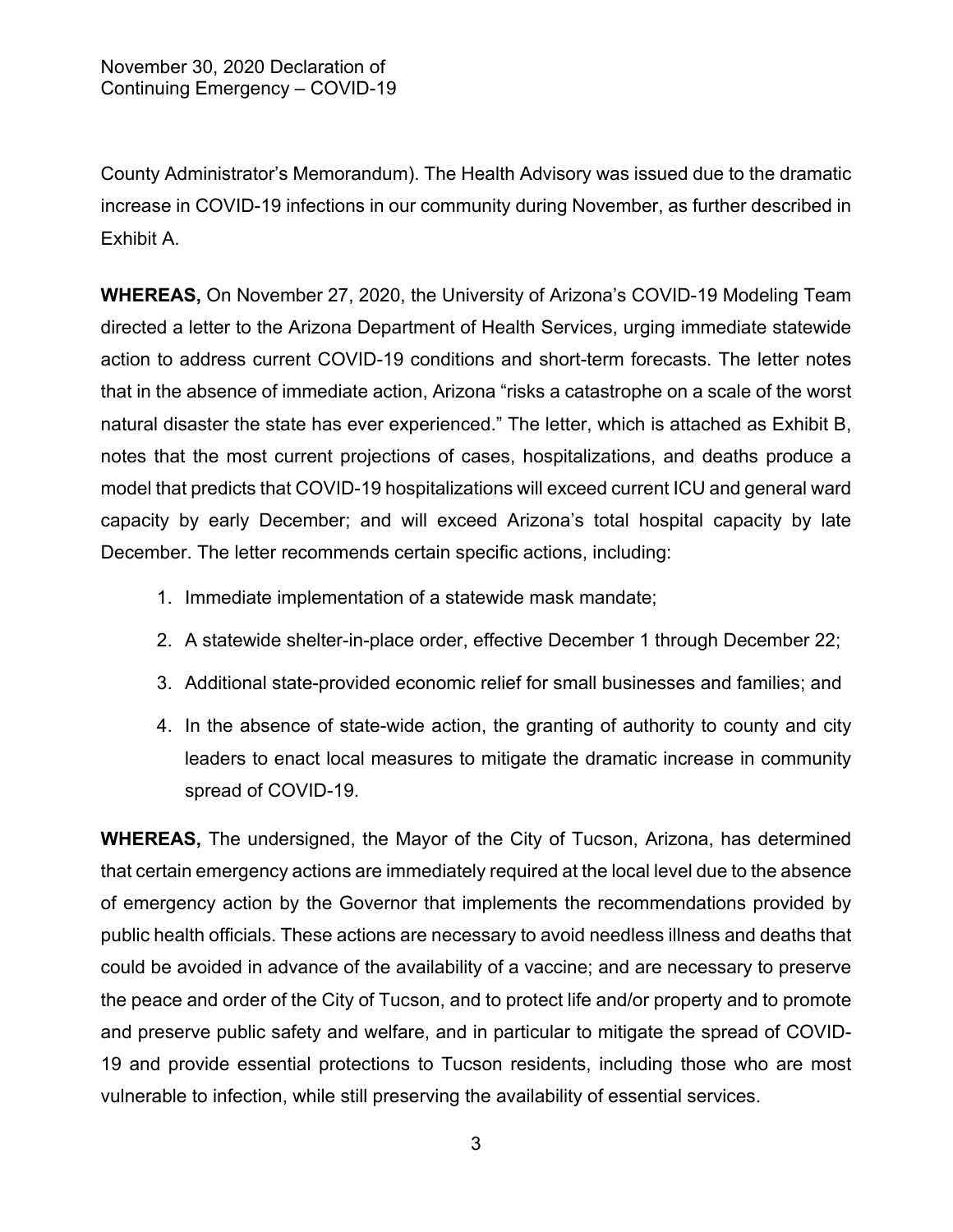**WHEREAS,** The City, through the Office of the Mayor, has made attempts to communicate with the Office of the Governor for the purpose of coordinating on the actions included within this Proclamation, as contemplated in the Governor's Executive Order No. 2020-12, but those attempts have been unsuccessful.

**WHEREAS,** The undersigned, Mayor of the City of Tucson, will call an emergency meeting of the City of Tucson Mayor and Council for December 1, 2020 so that the Mayor and Council may consider and adopt an ordinance that affirms that the local emergency due to the COVID-19 outbreak continues to exist; and that finds that the provisions of this Proclamation are necessary or expedient for the preservation of the health and the suppression of disease, and to prevent the spread of COVID-19 (hereafter, the "Ordinance").

**NOW, THEREFORE,** IT IS PROCLAIMED AND ORDERED, EFFECTIVE IMMEDIATELY, AS FOLLOWS:

**SECTION 1.** I, REGINA ROMERO, Mayor of the City of Tucson, Arizona, do hereby declare, pursuant to A.R.S. § 26-311, Chapter VI, Section 5 of the Tucson Charter, and Tucson Code Section 11-101, that an emergency, civil emergency and/or local emergency continues to exist in connection with the COVID-19 outbreak, as further described in the preceding Recitals, which are incorporated herein by this reference.

**SECTION 2.** Subject to the adoption of the Ordinance as described in Recital J above, commencing December 1, 2020, and continuing through Tuesday, December 22, the Orders included under Section 3 below and the Advisories included under Section 4 below are in effect. The provisions of this Proclamation may thereafter be extended by subsequent Proclamation.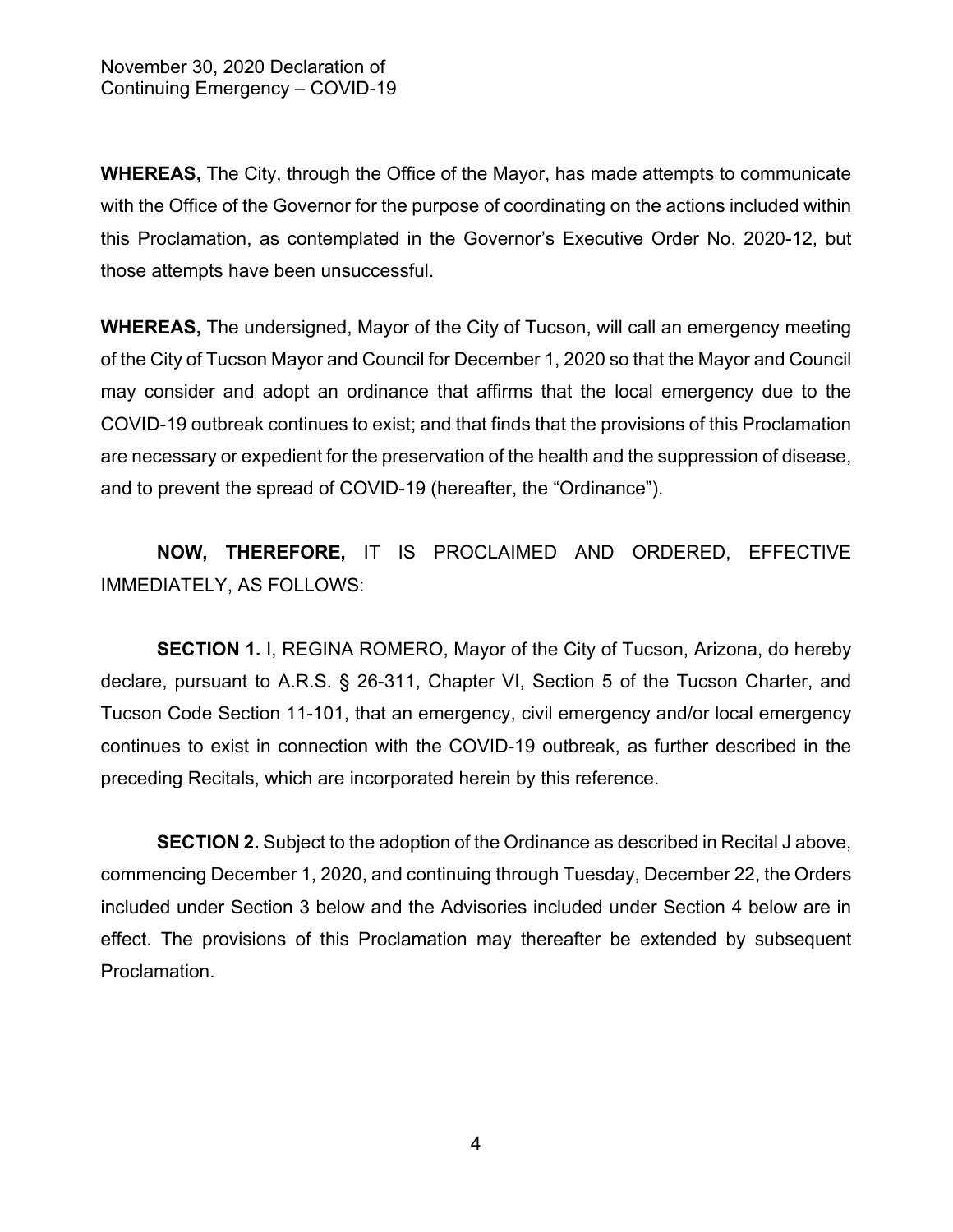#### **SECTION 3. Curfew Ordered**

Following Mayor and Council adoption of the Ordinance, and thereafter effective December 1, 2020 at 8:00 p.m. and continuing through 5:00 a.m. on December 22, 2020, a

limited curfew is imposed in the City of Tucson. The curfew is in place during the hours from 8:00 p.m. until 5:00 a.m. each day during this time. During the hours of curfew, all persons are prohibiting from using, standing, sitting, traveling or being present on any public street or in any public place, including for the purpose of travel, with the following exemptions:

- 1. All law enforcement, firefighters, paramedics or other medical personnel, and any other emergency response personnel;
- 2. Persons traveling directly to and from work; attending religious services; commercial trucking and delivery services; caring for a family member, friend, or animal; patronizing or operating a business that is an Essential Function; seeking medical care or fleeing dangerous circumstances; engaging in Essential Activities; and travel for any of the above services or purposes;
- 3. Persons engaged in or traveling to perform or receive Essential Functions; and
- 4. Persons who are homeless.

For purposes of this Proclamation, "Essential Functions" has the meaning as provided in Governor Ducey's Executive Order 2020-12, dated March 23, 2020, as thereafter amended; and Essential Activities has the meaning as provided in Governor Ducey's Executive Order 2020-18, dated March 30, 2020.

#### **SECTION 4. Advisories – Safer at Home; Avoid Social Gatherings**

Through this Proclamation, the Mayor of the City of Tucson: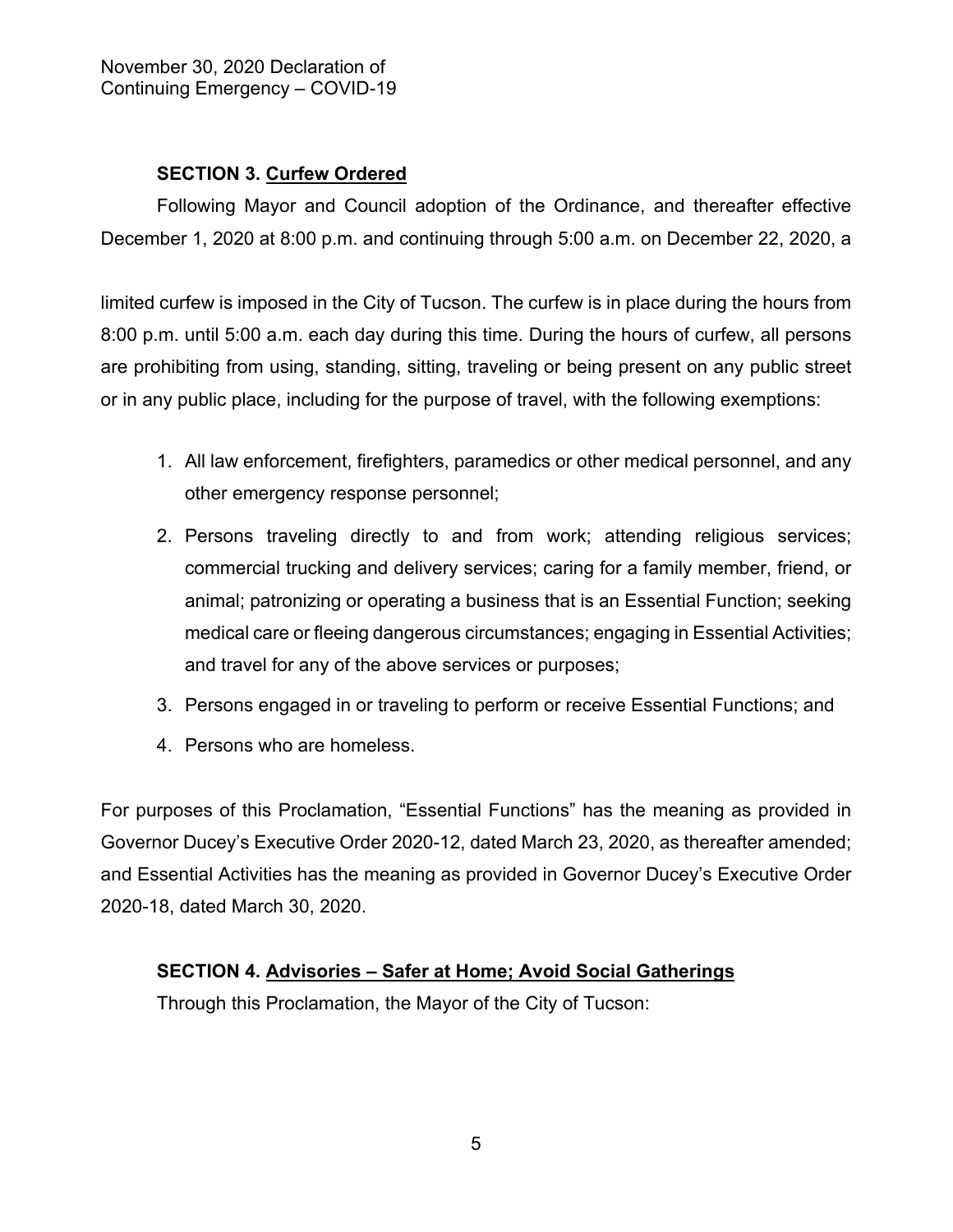- 1. Strongly advises all persons in Tucson that it is safer to be at home and to avoid social gatherings, except as may be needed to address essential needs (like getting food and prescriptions, traveling to work if employed in an Essential Function, and getting some exercise and fresh air). The direction and advice provided by Governor Ducey in his June 25, 2020 press release, and repeated by him many times since, is truer now than at any prior time during the course of the COVID19 pandemic, especially considering that in Pima County, we have recently exceeded previous records set in the summer for daily and weekly case counts – "Right now, Arizonans are safer at home. And when you're away from home, don't forget to limit social gatherings, stay six feet from others, wash your hands and wear a mask. These simple steps can make a big difference."
- 2. Strongly advises that all persons, at all times, practice and adhere to social distancing guidelines, even when engaged in Essential Functions; and encourages all businesses, including those providing Essential Functions, to allow their employees to work from home through telecommuting or other means to the greatest extent possible in order to limit the gathering of employees at the work site.
- 3. Strongly advises that any person who travels to Tucson from another state for 14 days after arrival to stay home as much as possible and/or secure a test, consistent with CDC guidelines, available here: <https://www.cdc.gov/coronavirus/2019-ncov/php/risk-assessment.html>
- 4. The purpose of this Proclamation and its Advisories is to advise individuals that it is safer at home, except for essential travel, and to prevent or limit public and private gatherings with individuals outside of one's household, in order to slow the spread of COVID-19. When people need to leave their homes or places of refuge, whether to obtain or perform Essential Functions and services, they **should at all times** comply with social distancing guidelines.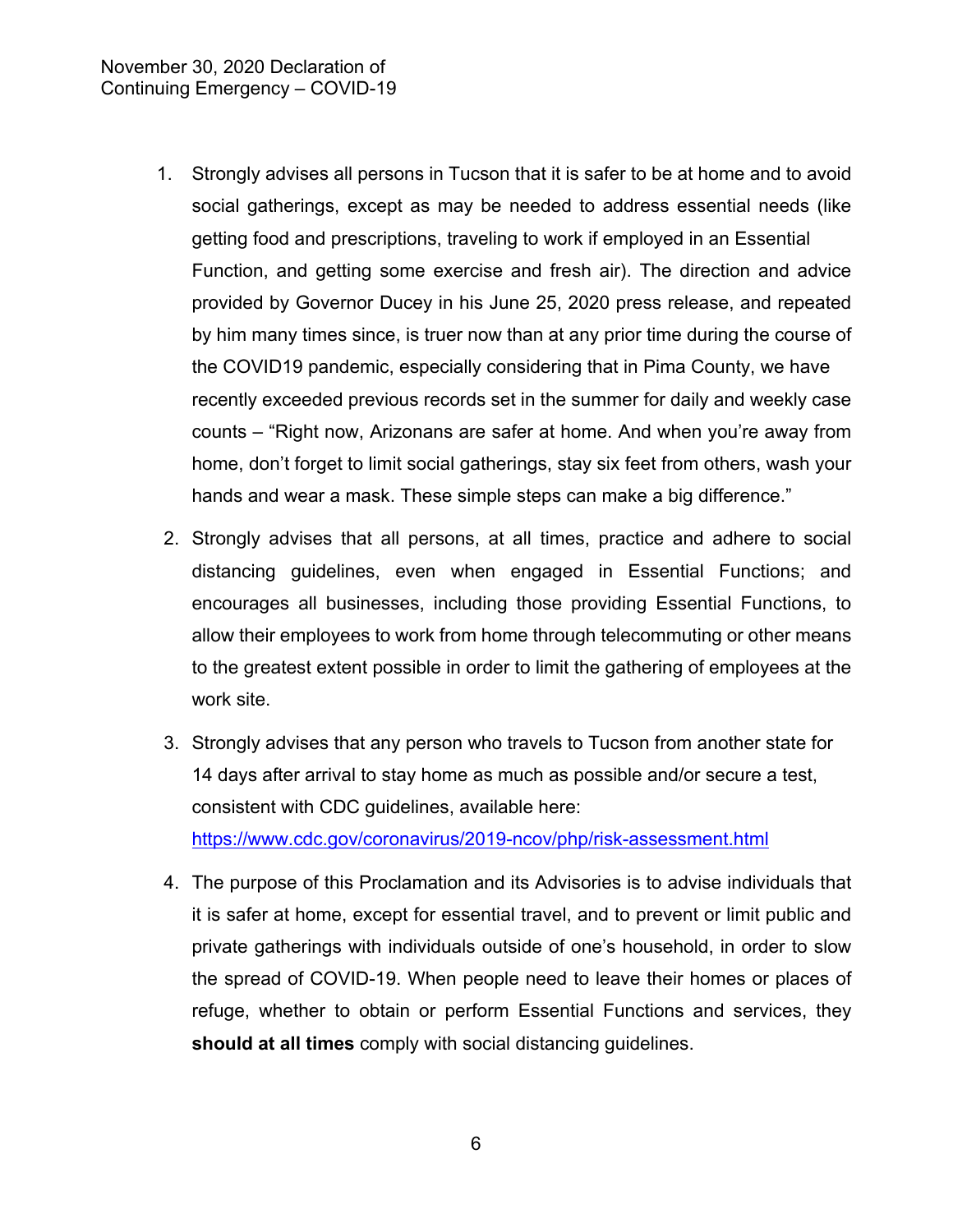## **SECTION 5. Reservation of Emergency Powers; Request to Governor to Issue Statewide Orders**

The undersigned Mayor of the City of Tucson also reserves the emergency authority and powers provided to her under the Tucson Charter and Arizona law, including but not

limited to A.R.S. § 26-311, to revise, extend, modify or amend this Proclamation, and/or to issue and impose all necessary regulations to promote and protect the health and safety of Tucson's residents during this continuing emergency.

The Mayor urges Governor Ducey to take additional actions immediately to protect Arizonans from the COVID-19 outbreak, including the immediate issuance of statewide orders that do all of the following:

- 1. Implement a statewide mask mandate;
- 2. Establish statewide curfew hours commencing December 1, 2020 or as soon as possible and continuing through at least December 22, 2020 to help slow the spread of COVID-19 while providing for the continuity of truly essential functions and operations throughout Arizona. Implementation of a statewide curfew could help avoid the need for a more restrictive shelter-in-place/stay at home order, and help avoid the associated economic impacts of such an order.
- 3. Provide additional state economic relief to small businesses and families, and extend protections against eviction.
- 4. Require that any person who travels to Arizona from another state with substantial community spread for 14 days after arrival stay home as much as possible and/or secure a test, consistent with CDC guidelines.